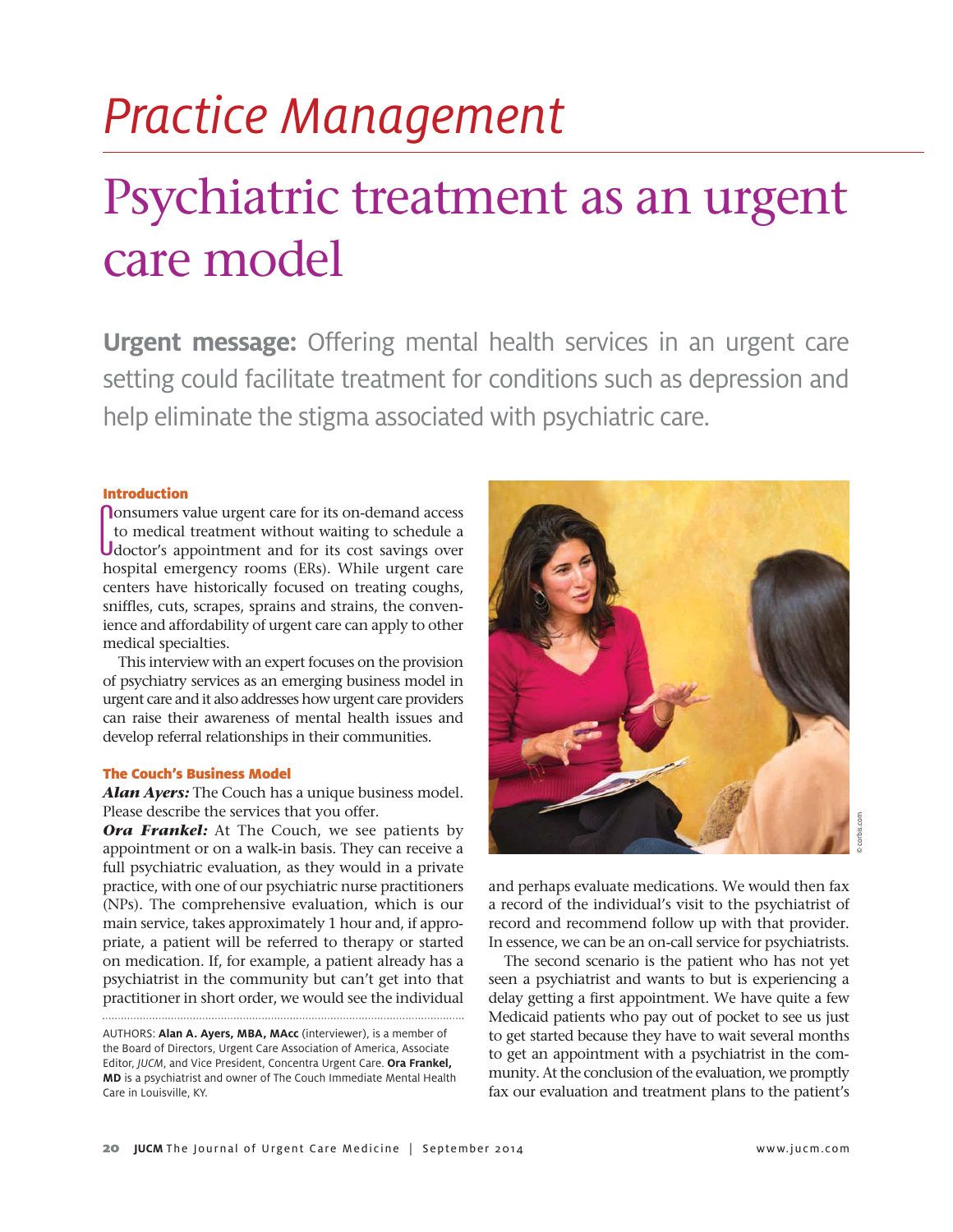psychiatrist to ensure continuity of care. Some patients choose to continue their care at The Couch, however, we also refer to numerous clinicians in the community, according to a patient's needs.

*"To probe for mental health concerns, urgent care providers can ask questions about a patient's work and family."*

**Ora Frankel, MD**

### Differentiating the Couch

*Alan Ayers:* What differentiates The Couch from other mental health providers in your community?

*Ora Frankel:* The main difference is our availability when a patient or their family is in crisis. About 3 years ago when I first started working on this project, we did an informal survey of patient wait time for mental health appointments in our area. We called 42 different offices in the community, including private practices and university clinics, some of which were fee-for-service and others that took insurance. On average, 4 to 6 weeks was the earliest that a patient could be seen for a first appointment. The number one thing about The Couch is that if a patient calls in the morning, they can come in that day.

The other thing that differentiates us from an ER is that if a patient needs treatment right away, we provide it. ERs that see patients with mental health issues tend to make a determination as to whether inpatient or intensive outpatient care is warranted. Patients who only need outpatient services don't usually get treated at an ER. They may get a couple of days of medication to damp down anxiety, but they don't actually get mental health care.

The reason that most people seek psychiatric services is because they are in a crisis and need to be seen right away so that treatment can be initiated. We do the triage of an ER but at the same time, also provide patients with the treatment that they need.

#### Why and How the Couch Operates

*Alan Ayers:* What led you as a clinical psychiatrist to create The Couch?

**Ora Frankel:** During my career, I've had the opportunity to work with different types of clientele and in a lot of different models of psychiatric care. I have worked in academics as well as private practice. I trained at the Cleveland Clinic as well Washington University where I stayed on faculty as director of the Child Guidance Clinic. I worked in state hospitals, community mental health clinics, as well as private practice. The one thing that all patients have in common is that they usually only seek psychiatric care when they are in crisis. However, very often, they may start in counseling rather than receiving a comprehensive psychiatric evaluation. This is akin to treating a diabetic

with a blood sugar of 300 with nutritional counseling and exercise before providing them with insulin.

It isn't unusual for patients with mania or severe depression to receive weeks of counseling before ever seeing a psychiatrist where they could be stabilized with the appropriate medications. Counseling is hugely important, but unlikely to be beneficial until the patient is stabilized.

For some patients, especially those who are poor, elderly, working, or in school, issues of transportation or being able to take time off work or school often lead to missed appointments and noncompliance with medications. I saw a need for a mental health practice where a patient could come with or without an appointment for a quick medication check up when she or her child has the day off, or in the evening, or on a Saturday. It would facilitate getting help to individuals when they are really in crisis and when it is convenient for a patient rather than the clinician or the health care system.

*Alan Ayers:* Why and how do you utilize psychiatric NPs?

*Ora Frankel:* There are two main reasons: cost and the type of training NPs receive. It is more cost-effective to have a NP rather than an MD on duty for 10 hours. But more importantly, I am impressed by the holistic approach of NPs. Their training emphasizes not only diagnostic skills and pharmacotherapy, but I am impressed by the importance they place on hearing and communicating respectfully with a patient.

*Alan Ayers:* Do you accept both cash and insurance from walk-in patients?

*Ora Frankel:* No. We only take cash. We provide patients with a form they can submit to an insurance company to request reimbursement for out-of-network care or at least have the cost of the visit applied towards their deductible. We walk them through the steps they need to take to file with their insurance company and we also provide a Notice of Privacy Practices in compliance with the Health Insurance Portability and Accountability Act (HIPAA). Because The Couch doesn't accept insurance, we don't have the overhead associated with the staff that would be required to bill insurance companies.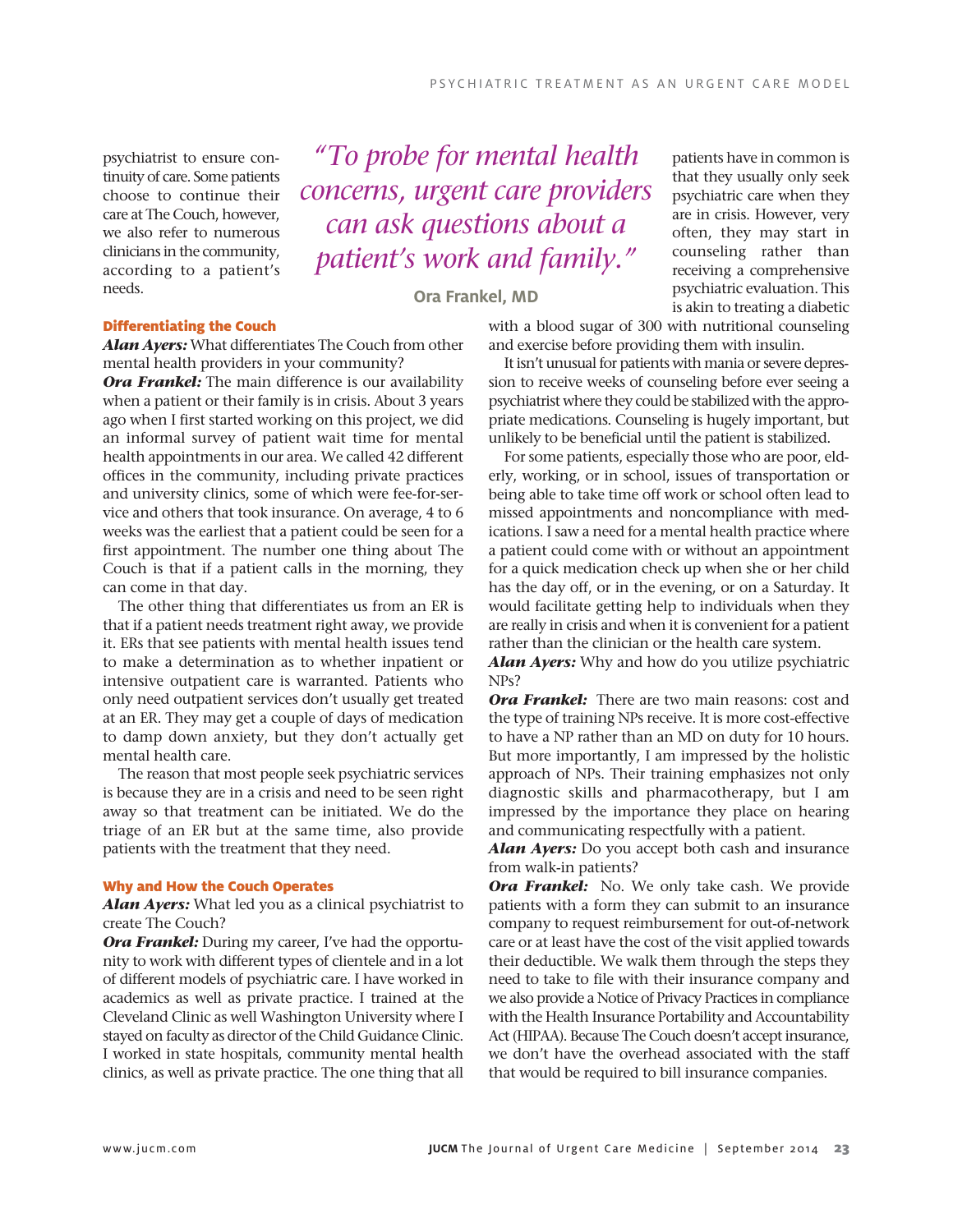Suffering with billing/collections?

It doesn't have to be that way!



# What we do:

- Bring financial success to your company
- Maximize your claims
- Listen to your feedback & tailor our services to your companies needs . Help with credentialling

Contact us today! Elitebandc@gmail.com 800-680-9915

*Alan Ayers:* What types of mental health presentations are you seeing in the Louisville suburbs where The Couch operates? **Ora Frankel:** We see the same presentations as in private practice or the ER, including depression, bipolar illness, attention deficit disorder (ADD), obsessive compulsive disorder (OCD), family conflict, and substance abuse. One patient with HIV was referred to us by a university program because he was having difficulty getting mental health care. It's a compliment to us that the head of the university program wants to send us more referrals because the initial patient received such good care. At The Couch, we provide care in essentially the same way as a private practice and we treat patients with respect.

## Urgent Care Providers and Mental Health Care

*Alan Ayers:* Are there medical complaints that an urgent care physician might see that could be manifestations of an underlying, undiagnosed mental health condition?

**Ora Frankel:** Yes. The classic presentation is the patient with OCD, depression or panic attacks who shows up with recurring, multiple medical complaints for which an underlying medical cause cannot be found. It's important for a physician is to take a few minutes and just listen to a patient and allow the individual to list all of his or her concerns. An anxious patient feels the need to give great detail in order to be sure that the physician won't "miss" something. When a patient is depressed, you can sometimes sense the heaviness, sadness, and lack of animation. It almost takes an effort for that patient to speak.

To probe for mental health concerns, urgent care providers can ask questions about a patient's work and family. When physicians are busy, they often avoid these types of queries for fear of opening Pandora's Box.

*Alan Ayers:* What kind of mental health conditions would you expect patients to commonly present with at urgent care centers? *Ora Frankel:* Children with ADD are known to be frequent visitors to ERs because of falls, accidents, and broken bones and likely would also come to urgent care centers. Medication-seeking patients with chemical dependency also may present. When I was a very naive intern, I treated an agitated, elderly manic woman who was convinced that she had a contact lens stuck on her eye. I spent an hour trying to suction out a lens that was not there (she did have arcus senilis) and the result of that treatment was a raging corneal abrasion. Urgent care providers should be aware that patients in manic phase can sometimes be very convincing!

*Alan Ayers:* What strategies can you suggest to urgent care providers to help them better identify, assess, and provide referral for patients with mental health conditions?

**Ora Frankel:** I think it would be beneficial for urgent care centers to have a psychiatric NP on staff, or a social worker who has been trained in diagnosis of psychiatric conditions and could meet with patients who needed somebody to talk to. It may not be realistic for urgent care providers to do more than a superficial psychiatric assess